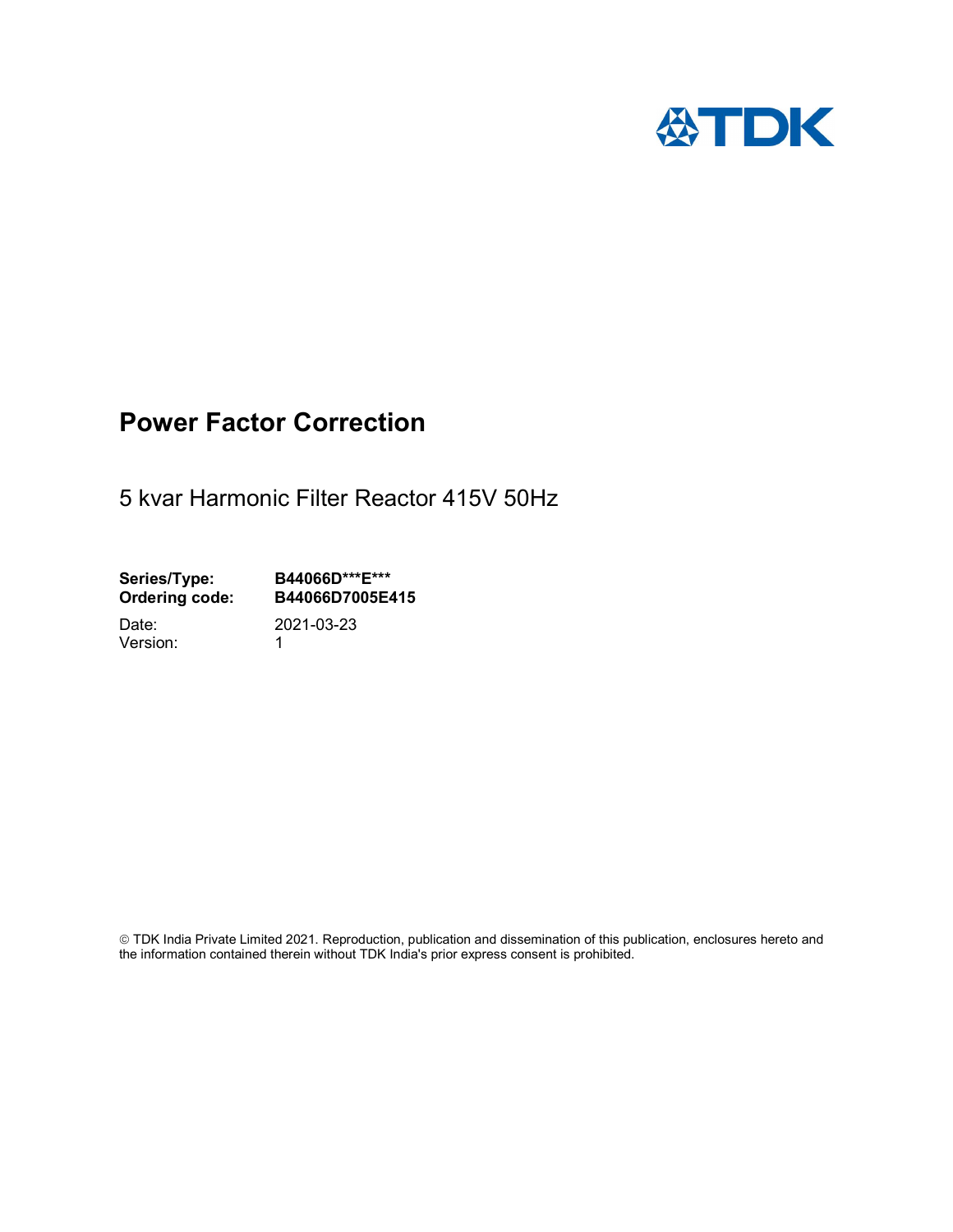

# Power Factor Correction B44066D7005E415

# 5 kvar Harmonic Filter Reactor 415V 50Hz B44066D\*\*\*E\*\*\*

### **Characteristics**

- $H$  Highest linearity
- Temperature control via micro switch in inner coil
- $\blacksquare$  Highest life time by high quality materials
- **Low losses**
- $\blacksquare$  High overloading capability
- Safety device, temperature micro switch
- **Aluminium foil winding**
- **Low noise**



| Technical data                                  |                |             |
|-------------------------------------------------|----------------|-------------|
| De-tuning factor p                              | $\overline{7}$ | %           |
| Effective filter output $Q_C$                   | 5              | kvar        |
| Rated voltage $V_R$ <sup>1)</sup>               | 415            | V           |
| Rated frequency f                               | 50             | <b>Hz</b>   |
| Ambient temperature / Insulation class          | 40 / H         | $^{\circ}C$ |
| Capacitance C delta (tot.)                      | 85.94          | μF          |
| Inductivity L                                   | $3 \cdot 8.25$ | mH          |
| Fundamental current 11 <sup>3)</sup>            | 7.37           | A           |
| Linear up to $4$ )                              | 12.03          | A           |
| Effective current $IRMS$ <sup>2)</sup>          | 7.89           | A           |
| Rated harmonic voltages (3rd/5th/7th/11th/13th) | 0.5/6/5/3.5/3  | $\%$        |
| Temperature protection (NC)                     | yes            |             |
| Total losses $P_D$                              | 45             | W           |
| Total weight                                    | 6              | kg          |

<sup>1)</sup> Voltage rise up to 106% of rated voltage is considered in current  $I_{\text{eff}}$ .

<sup>2)</sup>  $I_{eff} = \sqrt{(I_1^2 + I_3^2 + ... I_x^2)}$ 

<sup>3)</sup>  $11 = 1.06$   $\cdot$   $I_R$  ( $I_R$  = Capacitor current 50Hz)

<sup>4)</sup> Linear current =  $1.73$   $\cdot$  I<sub>R</sub> (I<sub>R</sub> = Capacitor current 50Hz)

#### **Connection**

| Line                | l 1U1-1V1-1W1       |
|---------------------|---------------------|
| Capacitors          | l 1U2-1V2-1W2       |
| Temperature control | <u> 4 ຕ</u><br>ے- ا |

### Reference standard IEC60076-6

CAP FILM ES PFC PM 2021-03-23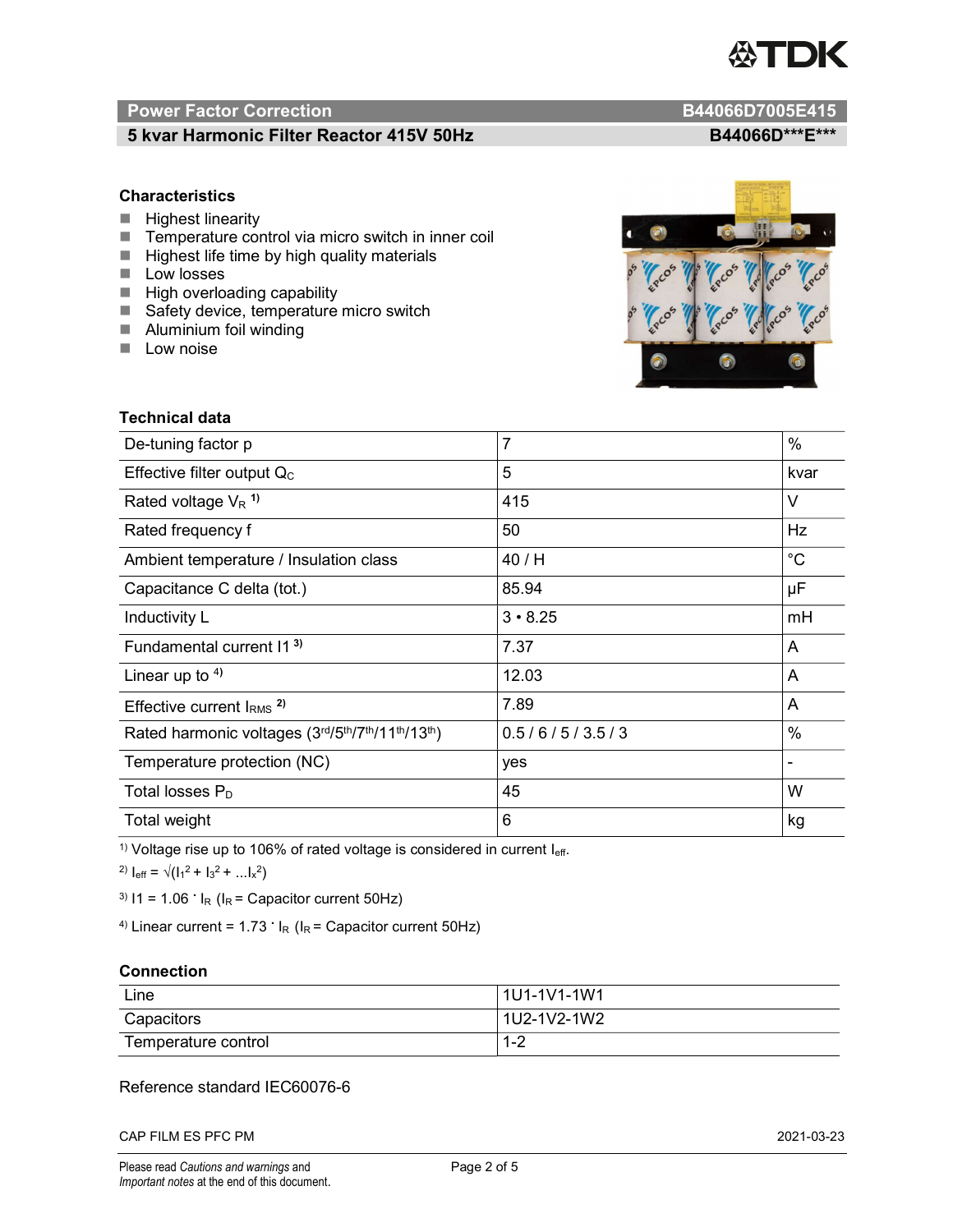

#### Power Factor Correction and B44066D7005E415

## 5 kvar Harmonic Filter Reactor 415V 50Hz BA4066D\*\*\*E\*\*\*

#### Dimensional drawings



#### **Dimensions**

| L/mm  | 175          | b/mm  | 78   |
|-------|--------------|-------|------|
| H/mm  | 100          | e/mm  | 62±5 |
| W/mm  | $158 + 5$    | d1/mm | 10.8 |
| 11/mm | 150          | d2/mm | 15.5 |
| 12/mm | 150          | A     | 125  |
| n1/mm | 100          | B     | 58   |
| n2/mm | $61.5 \pm 3$ | Ø     | 6.5  |

#### Cautions and warnings

- Do not install the reactor in case of any visible damages.
- $\blacksquare$  Installation must be done by skilled personnel only.
- Do not use or store harmonic filter reactors in corrosive atmosphere, especially where chloride gas, sulphide gas, acid, alkali, salt or similar substances are present.
- Do not touch the device during operation: all electrically active parts of this equipment such as windings, electronic components, leads, fuses and terminals carry a dangerous voltage which can lead to burns or electric shock.
- Covers which protect these electrically active parts from being touched must not be opened or removed during operation.
- Before any assembly or maintenance work is started, all installations and equipment must be disconnected from the power source.
- Noncompliance with these instructions may lead to death, serious injury or major damage to equipment.

FAILURE TO FOLLOW CAUTIONS MAY RESULT, WORST CASE, IN PREMATURE FAILURES OR PHYSICAL INJURY.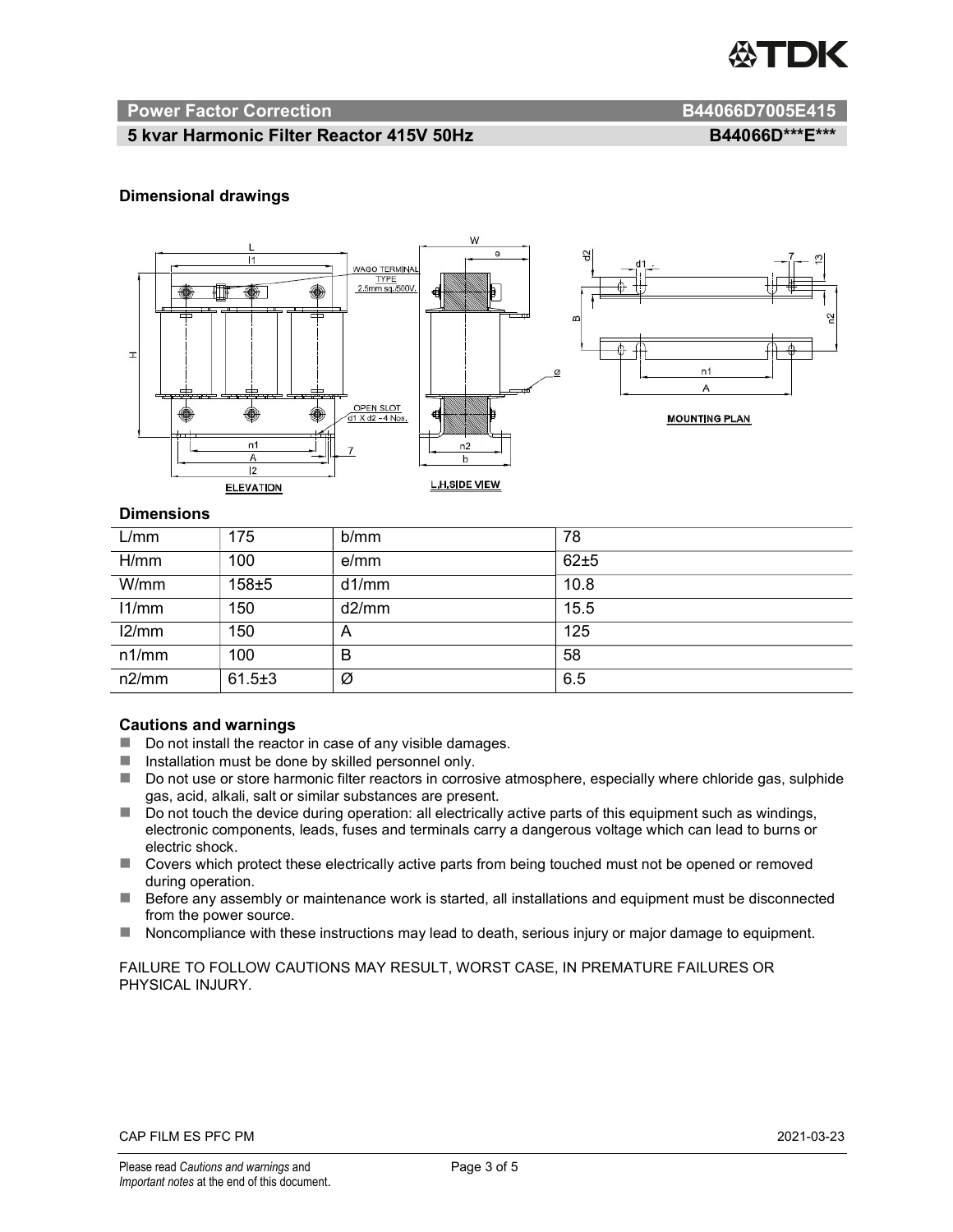

# Power Factor Correction B44066D7005E415

### 5 kvar Harmonic Filter Reactor 415V 50Hz BA4066D\*\*\*E\*\*\*

The following applies to all products named in this publication:

- 1. Some parts of this publication contain statements about the suitability of our products for certain areas of application. These statements are based on our knowledge of typical requirements that are often placed on our products in the areas of application concerned. We nevertheless expressly point out that such statements cannot be regarded as binding statements about the suitability of our products for a particular customer application. As a rule we are either unfamiliar with individual customer applications or less familiar with them than the customers themselves. For these reasons, it is always ultimately incumbent on the customer to check and decide whether a product with the properties described in the product specification is suitable for use in a particular customer application.
- 2. We also point out that in individual cases, a malfunction of electronic components or failure before the end of their usual service life cannot be completely ruled out in the current state of the art, even if they are operated as specified. In customer applications requiring a very high level of operational safety and especially in customer applications in which the malfunction or failure of an electronic component could endanger human life or health (e.g. in accident prevention or life-saving systems), it must therefore be ensured by means of suitable design of the customer application or other action taken by the customer (e.g. installation of protective circuitry or redundancy) that no injury or damage is sustained by third parties in the event of malfunction or failure of an electronic component.
- 3. The warnings, cautions and product-specific notes must be observed.
- 4. In order to satisfy certain technical requirements, some of the products described in this publication may contain substances subject to restrictions in certain jurisdictions (e.g. because they are classed as hazardous). Useful information on this will be found in our Material Data Sheets on the Internet (www.tdk-electronics.tdk.com/material). Should you have any more detailed questions, please contact our sales offices.
- 5. We constantly strive to improve our products. Consequently, the products described in this publication may change from time to time. The same is true of the corresponding product specifications. Please check therefore to what extent product descriptions and specifications contained in this publication are still applicable before or when you place an order.

We also reserve the right to discontinue production and delivery of products. Consequently, we cannot guarantee that all products named in this publication will always be available. The aforementioned does not apply in the case of individual agreements deviating from the foregoing for customer-specific products.

- 6. Unless otherwise agreed in individual contracts, all orders are subject to our General Terms and Conditions of Supply.
- 7. Our manufacturing sites serving the automotive business apply the IATF 16949 standard. The IATF certifications confirm our compliance with requirements regarding the quality management system in the automotive industry. Referring to customer requirements and customer specific requirements ("CSR") TDK always has and will continue to have the policy of respecting individual agreements. Even if IATF 16949 may appear to support the acceptance of unilateral requirements, we hereby like to emphasize that only requirements mutually agreed upon can and will be implemented in our Quality Management System. For clarification purposes we like to point out that obligations from IATF 16949 shall only become legally binding if individually agreed upon.